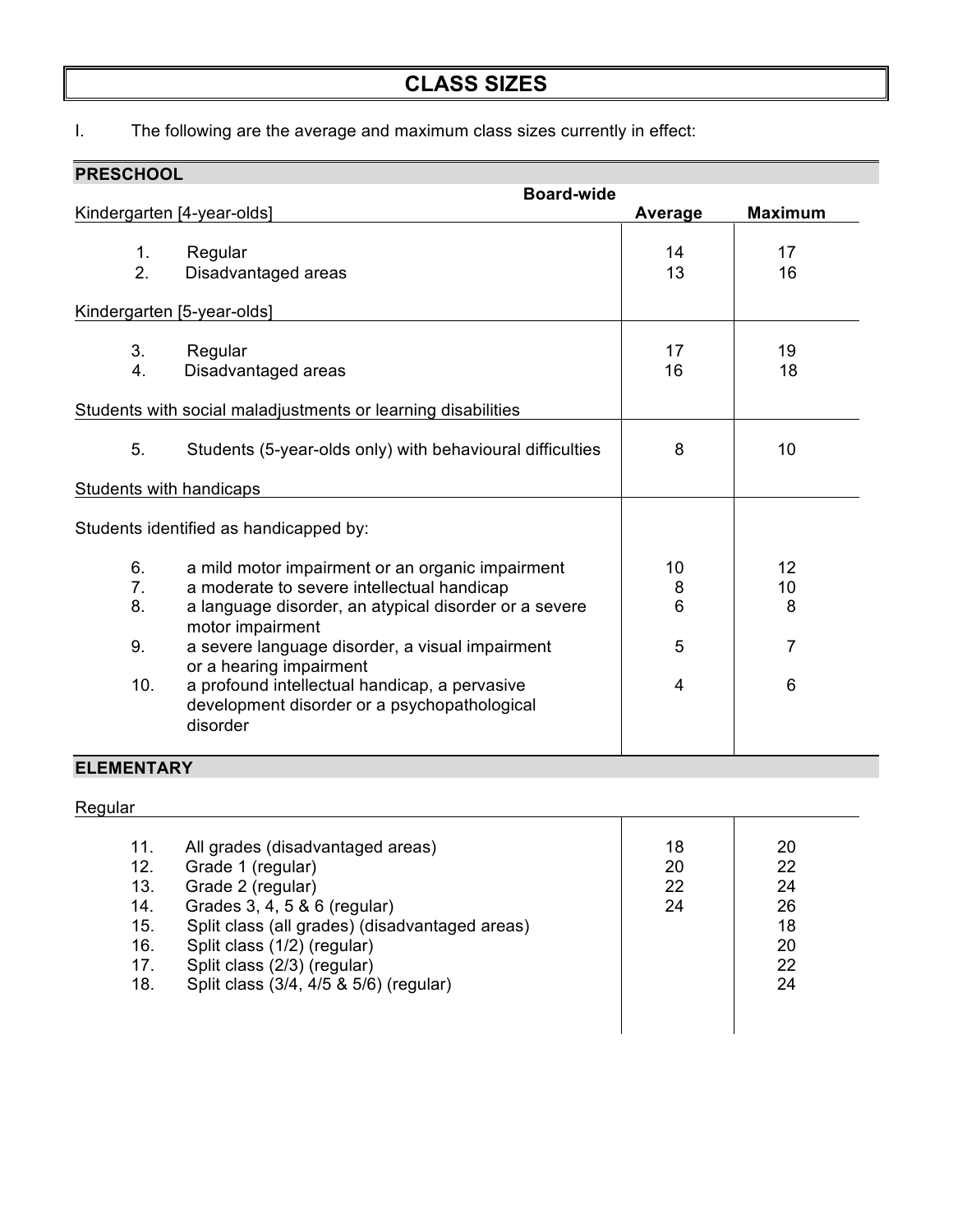|                                                              |                                                               | <b>Board-wide</b> |                |
|--------------------------------------------------------------|---------------------------------------------------------------|-------------------|----------------|
| Students with social maladjustments or learning disabilities |                                                               | Average           | <b>Maximum</b> |
|                                                              |                                                               |                   |                |
|                                                              | 19.<br>Such students with behavioural difficulties            | 10                | 12             |
|                                                              | 20.<br>Such students with severe behavioural difficulties     |                   | 9              |
|                                                              | linked to psychosocial disturbances                           |                   |                |
|                                                              | All other such students<br>21.                                | 12                | 16             |
|                                                              |                                                               |                   |                |
|                                                              | Students with handicaps                                       |                   |                |
|                                                              |                                                               |                   |                |
| Students identified as handicapped by:                       |                                                               |                   |                |
|                                                              |                                                               |                   |                |
|                                                              | a mild motor impairment or an organic impairment<br>22.       | 12                | 14             |
|                                                              | 23.<br>a moderate to severe intellectual handicap             | 10                | 12             |
|                                                              | 24.<br>a language disorder, an atypical disorder or a severe  | 8                 | 10             |
|                                                              | motor impairment                                              |                   |                |
|                                                              | 25.<br>a serious language disorder                            | 6                 | 8              |
|                                                              | 26.<br>a pervasive development disorder, a psychopathological | 5                 | $\overline{7}$ |
|                                                              | disorder, a visual impairment or a hearing impairment         |                   |                |
|                                                              | a profound intellectual handicap<br>27.                       | 4                 | 6              |
|                                                              |                                                               |                   |                |
| 0 FAALID LDV                                                 |                                                               |                   |                |

### **SECONDARY**

### Regular **Regular Regular**

| 28.<br>29.<br>30.<br>31.<br>32.               | For courses for students enrolled in a temporary<br>individualized path for learning<br>For secondary III, IV or V technical exploration courses<br>For secondary I general education courses<br>For secondary II general education courses<br>For secondary III, IV or V general education courses                                   | 18<br>20<br>26<br>27<br>30                      | 20<br>23<br>28<br>29<br>32          |  |
|-----------------------------------------------|---------------------------------------------------------------------------------------------------------------------------------------------------------------------------------------------------------------------------------------------------------------------------------------------------------------------------------------|-------------------------------------------------|-------------------------------------|--|
|                                               |                                                                                                                                                                                                                                                                                                                                       |                                                 |                                     |  |
|                                               | Students with social maladjustments or learning disabilities                                                                                                                                                                                                                                                                          |                                                 |                                     |  |
| 33.<br>34.                                    | Such students with behavioural difficulties<br>Such students with severe behavioural difficulties linked<br>to psychosocial disturbances                                                                                                                                                                                              | 12<br>9                                         | 14<br>11                            |  |
| 35.                                           | All other such students                                                                                                                                                                                                                                                                                                               | 16                                              | 20                                  |  |
| Students with handicaps                       |                                                                                                                                                                                                                                                                                                                                       |                                                 |                                     |  |
| Students identified as handicapped by:        |                                                                                                                                                                                                                                                                                                                                       |                                                 |                                     |  |
| 36.<br>37.<br>38.<br>39.<br>40.<br>41.<br>42. | a mild motor impairment or an organic impairment<br>a moderate to severe intellectual handicap<br>a language disorder<br>an atypical disorder or a severe motor impairment<br>a pervasive development disorder or a<br>psychopathological disorder<br>a visual impairment or a hearing impairment<br>a profound intellectual handicap | 14<br>12<br>10<br>9<br>6<br>5<br>$\overline{4}$ | 16<br>14<br>12<br>11<br>8<br>7<br>6 |  |